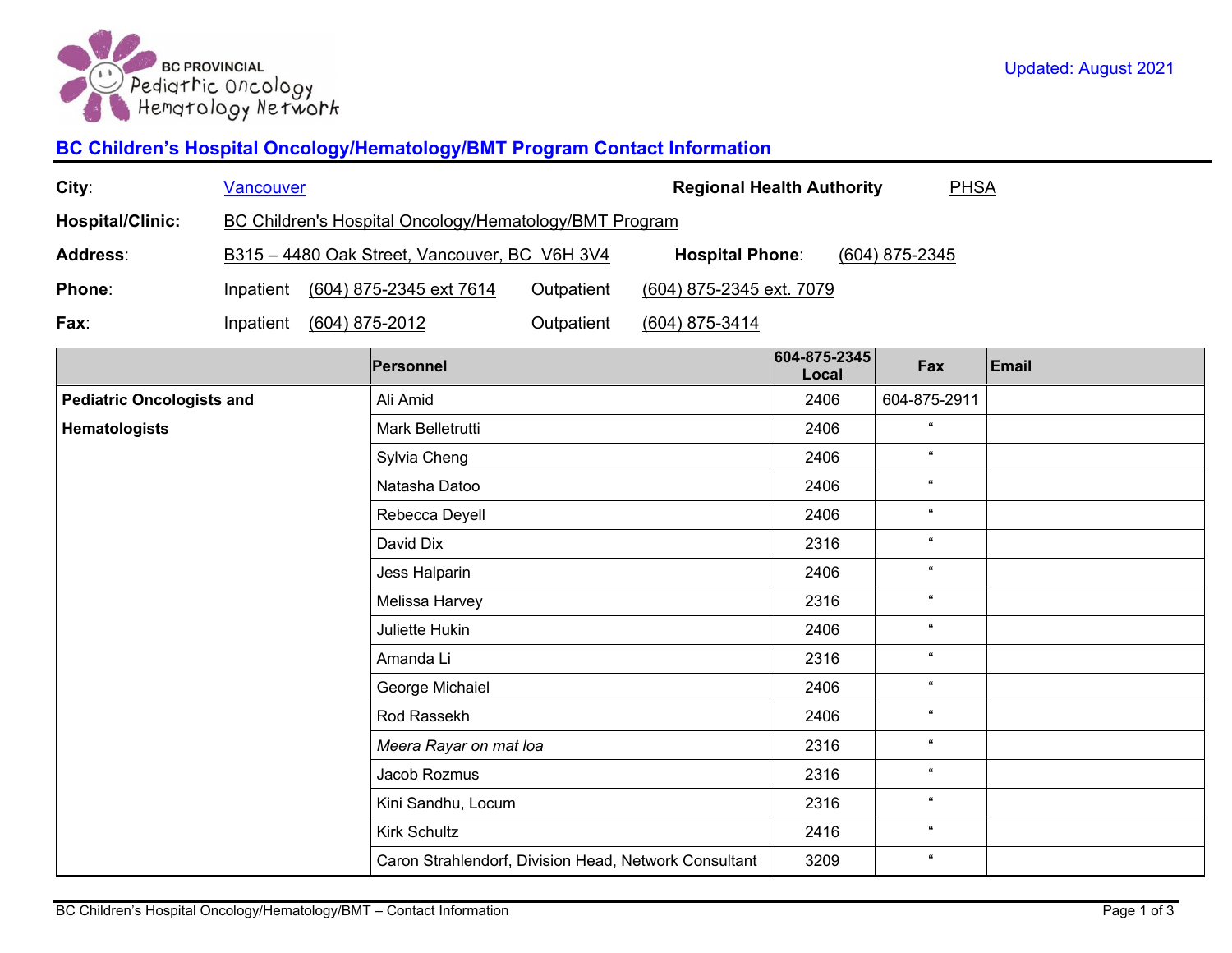|                                               | Personnel                                | 604-875-2345<br>Local | Fax                        | <b>Email</b>                |
|-----------------------------------------------|------------------------------------------|-----------------------|----------------------------|-----------------------------|
| <b>Outpt Clinical Nurse Coordinator (CNC)</b> | Kerrie Cino                              | 7051                  | 604-875-3414               | kcino@cw.bc.ca              |
| <b>Nurse Clinicians (NC)</b>                  | Danielle Baker, General Hematology       | 7060                  | 604-875-3084               | dbaker2@cw.bc.ca            |
|                                               | Paige Bellan-Northrup, Oncology          | 7754                  | 604-875-3746               | pnorthrup@cw.bc.ca          |
|                                               | Naomi Evans, Neuro-Oncology              | 6017                  |                            | nevans@cw.bc.ca             |
|                                               | Diane Distefano, Oncology                | 7097                  | $\alpha$                   | ddistefano@cw.bc.ca         |
|                                               | Suzanne Horn, Oncology                   | 4822                  | $\alpha$                   | shorn@cw.bc.ca              |
|                                               | Emily Jewels, Oncology                   | 5639                  | $\alpha$                   | ejewels@cw.bc.ca            |
|                                               | Susan Lee, Thrombosis                    | 7058                  | 604-875-3084               | slee@cw.bc.ca               |
|                                               | Cass Managh, BMT Coordinator             | 8913                  | 604-875-3086               | cassandra.managh@cw.bc.ca   |
|                                               | Heather McCartney, Hemoglobinopathy      | 7145                  | 604-875-3084               | hmccartney@cw.bc.ca         |
|                                               | Ali Vavra, BMT                           |                       | 604-875-3086               | alison.vavra@cw.bc.ca       |
| <b>Long Term Follow-up</b>                    | Kari Dykstra                             | 7126                  | 604-875-3746               | kdykstra@cw.bc.ca           |
| <b>Nurse Clinicians (LT F/U NC)</b>           | Monica Gazzola                           | 4827                  | $\alpha$                   | mgazzola@cw.bc.ca           |
|                                               | Jennifer Williams, Neuro-Oncology        | 3578                  | $\alpha$                   | Jennifer.williams1@cw.bc.ca |
| <b>Inpatient Clinical Nurse Coordinators</b>  | Kerri Clement                            | 7693                  | 604-875-2012               | kclement@cw.bc.ca           |
| (CNC)                                         | Agnes Piotrowski                         | 7693                  | $\alpha$                   | apiotrowski@cw.bc.ca        |
| <b>Clinical Resource Nurses (CRN)</b>         | Amanda Green                             | 7614                  | $\alpha$                   | agreen@cw.bc.ca             |
|                                               | <b>Crystal Leibel</b>                    | $\alpha$              | $\alpha$                   | cleibel@cw.bc.ca            |
| <b>Clinical Nurse Educator (CNE)</b>          | <b>Taylor Smith</b>                      | 4749                  | $\mathfrak{c}\mathfrak{c}$ | taylor.smith@cw.bc.ca       |
| <b>Discharge Planning Nurse</b>               | Olivia Coflin                            | 7614                  | $\alpha$                   | Olivia.coflin@cw.bc.ca      |
| <b>Nurse Practitioners (NP)</b>               | Erica Crilly, Inherited Blood Disorders  | 5334                  | 604-875-3084               | erica.crilly@cw.bc.ca       |
|                                               | Juliana Roden, Blood & Marrow Transplant | 6811                  | 604-875-3086               | Juliana.roden@cw.bc.ca      |
|                                               | Celina Woo, Inherited Blood Disorders    | 6835                  | 604-875-3084               | cwoo2@cw.bc.ca              |
| <b>Program Manager</b>                        | <b>Analyn Perez</b>                      | 7624                  | $\epsilon\epsilon$         | aperez@cw.bc.ca             |
| <b>Provincial Pediatric Oncology /</b>        | Angèle Phillips                          | 7435                  | 604-875-2911               | angele.phillips@cw.bc.ca    |
| <b>Hematology Network Lead</b>                |                                          |                       |                            |                             |